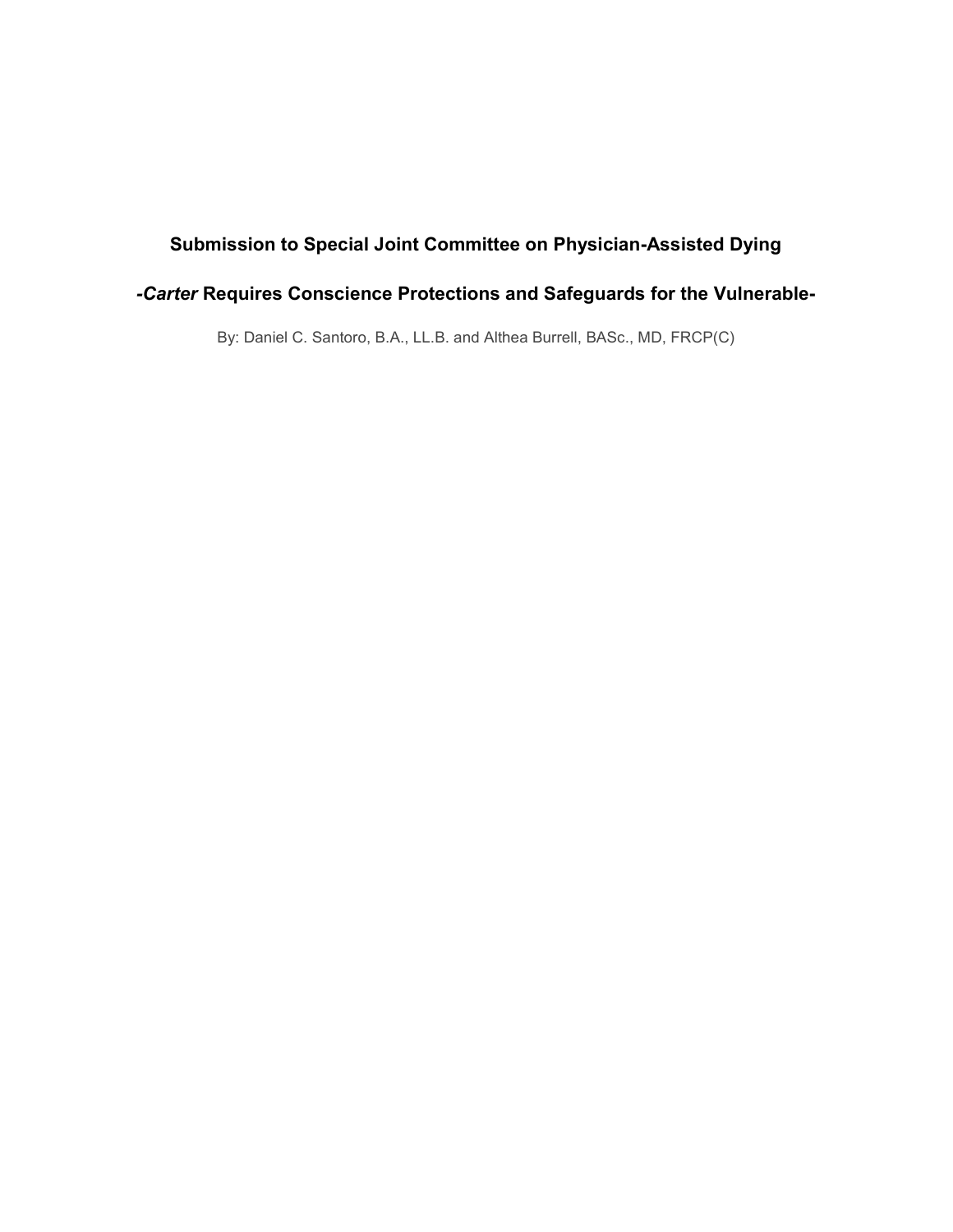This submission is written jointly by a medical doctor, specializing in adult pulmonary medicine, and a lawyer who practices in the area of criminal and constitutional law. We submit that Parliament is required by Carter to act to protect the conscience rights of health care workers and to safeguard the vulnerable. In this submission, we make specific legislative recommendations.

#### SUMMARY OF TOPICS AND RECOMMENDATIONS

#### I. PARLIAMENT MUST ENACT CONSCIENCE PROTECTIONS:

Carter requires Parliament to specifically legislate protections for individuals and groups in the healthcare field who object on matters of conscience.

Recommendation 1: It is proposed that Parliament provide explicitly that health care workers and/or institutions cannot be subject to obligation or sanction, including professional sanction, as a result of their failure to participate in physician assisted suicide or euthanasia.

II. PARLIAMENT MUST ENACT SAFEGUARDS TO PROTECT THE VULNERABLE: Carter requires Parliament to ensure measures are taken to protect the vulnerable.

Recommendation 2: Parliament should define a "grievous and irremediable" medical condition as a clearly diagnosed terminal medical condition.

Recommendation 3: Parliament should legislate the following requirements in order for there to be recognized "clear consent":

- a. The patient must have access to the highest standard of medical care for their condition. This will ensure that people do not resort to assisted suicide or voluntary euthanasia due to unavailable medical treatment.
- b. The patient must access to the highest standard of palliative care for the pain being suffered. This will ensure that people do not resort to assisted suicide due to unavailable pain management.
- c. The patient must be free of undue influence or coercion. This may be best assessed by a multidisciplinary group including social workers, psychologists, community care workers, and other appropriate persons.
- d. The patient must have access to counselling and spiritual care services.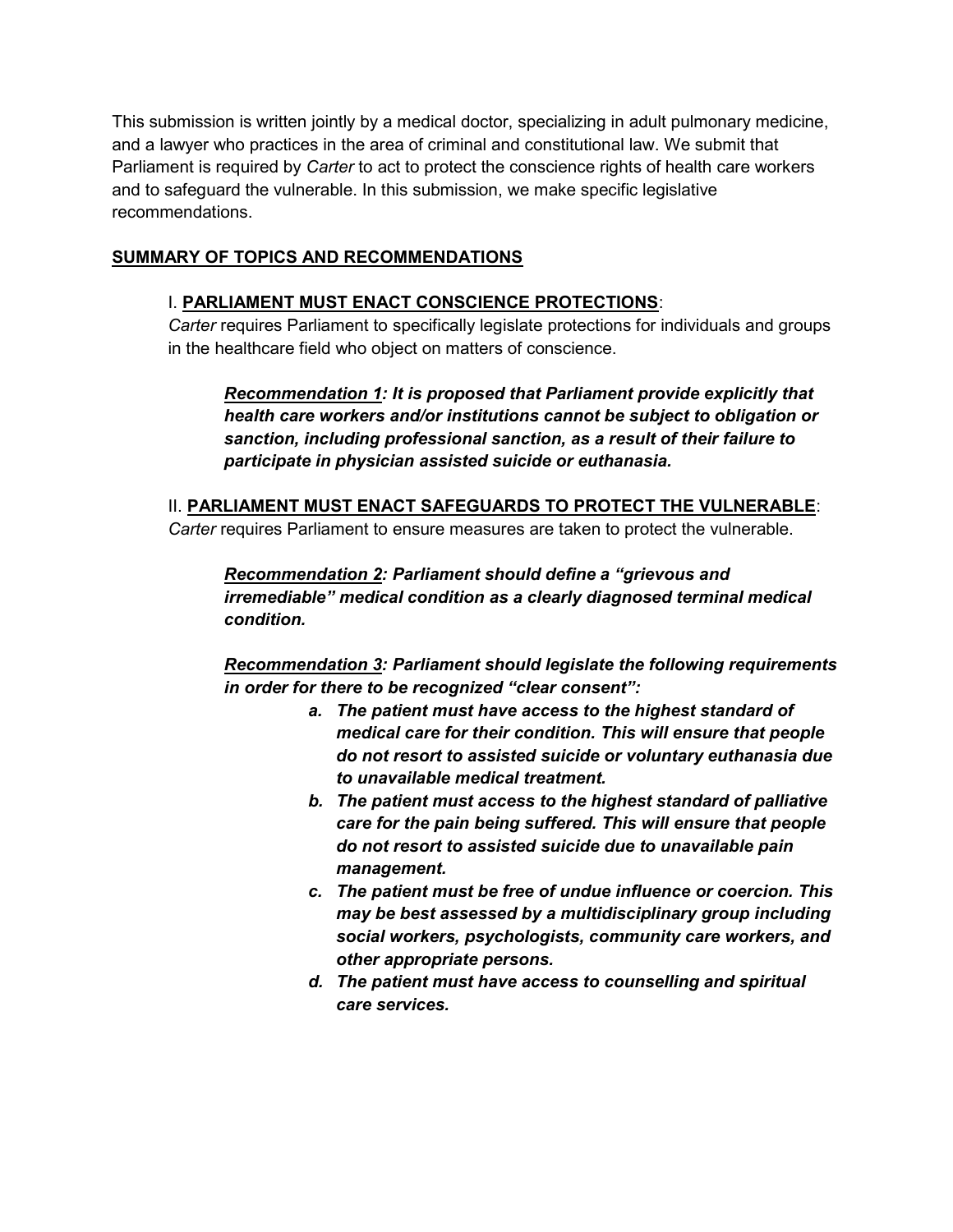### III. A CRITIQUE OF CERTAIN RECOMMENDATIONS BY THE PROVINCIAL TERRITORIAL EXPERT ADVISORY GROUP:

Certain recommendations made by this group, if enacted, would fail to protect conscience rights and vulnerable groups as required by Carter.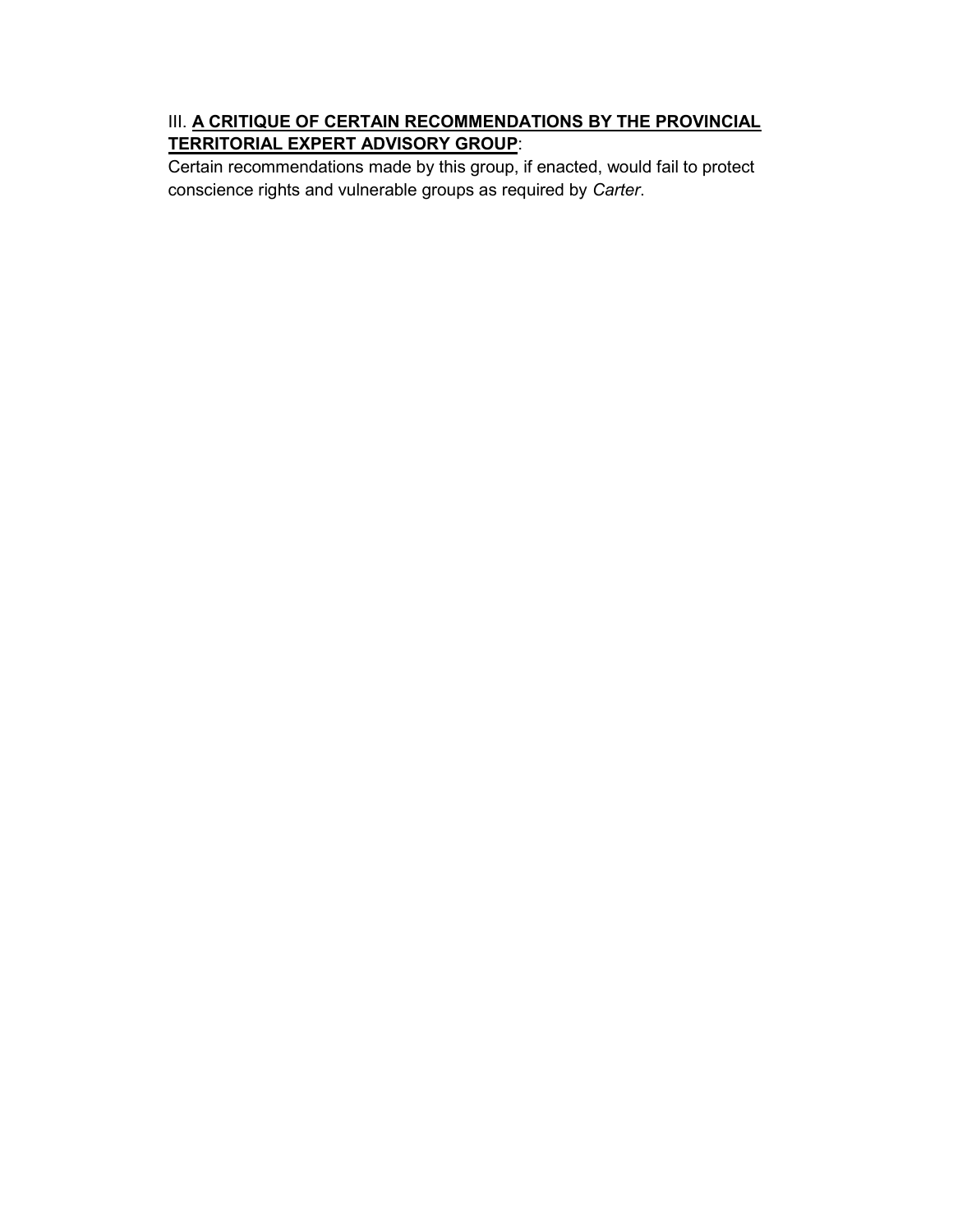### I. PARLIAMENT MUST ENACT CONSCIENCE PROTECTIONS:

The Carter decision in no way compels doctors or other healthcare workers to unwillingly cooperate in a suicide. Carter was based on two important factual conditions: a willing patient and a willing doctor. The applicants in *Carter* all had willing doctors. Had there been no willing doctor, the Supreme Court may have still held the applicants had a right to assisted suicide, but not necessarily by a physician. The finding of the Court in the specific case of Carter does not positively obligate physicians to add assisted suicide or euthanasia to their medical practices.

Many doctors and other healthcare workers object to assisted suicide and euthanasia on the grounds of moral conscience; others object as a matter of professional ethics, which is no less an objection of conscience. In paras. 130-132 of the Carter decision, the Supreme Court held "a physician's decision to participate in assisted dying is a matter of conscience and, in some cases, of religious belief." The Court then invited Parliament, along with provincial legislatures and physician's colleges, to implement a scheme which protects these rights.

Parliament should explicitly affirm that physicians and all other health care workers are not obligated in any way to participate in physician assisted suicide or voluntary euthanasia, either in the act of killing itself, or in the process which might lead to such a killing. Parliament should affirm that the failure to so participate does not infringe the rights of patients, and is not a reason for discipline or other sanction, either criminal or professional.

It is established law in Canada that doctors are not government actors, and therefore cannot violate the Charter rights of other individuals (see: Stoffman v. Vancouver General Hospital, [1990] 3 S.C.R. 483). Only government can violate the constitution, and under the constitution, doctors are private actors. The facts that doctors are regulated by a public body, that they are largely paid by public dollars, and that Canada has a system of socialized medicine, do not render doctors public actors whose conduct is measured against the Charter. Like lawyers, engineers, and other professionals, doctors are private actors. Carter does not and cannot place any obligation on individual physicians to assist in a suicide or euthanasia, especially where to do so would violate their fundamental freedoms of conscience and religion. This reasoning applies equally to protect other healthcare workers such as nurses and pharmacists, who are similarly private actors.

Some assume that the government has a positive obligation to facilitate assisted suicide or voluntary euthanasia for those who qualify per *Carter*. Firstly, it must be noted that this argument is made in the absence of any evidence establishing that access to assisted suicide and euthanasia will be a problem. However, even assuming this to be the case, a government obligation to facilitate a Charter right does not require individual non-government actors (i.e. healthcare workers) to be compelled to cooperate in an action to which they object as a matter of fundamental moral conscience. To the extent that government sets forward a scheme to facilitate access to assisted suicide and euthanasia, such a scheme cannot place obligations on or sanction individuals who object to assisted suicide or euthanasia as a matter of conscience. Individual physicians who object as a matter of conscience to assisted suicide or euthanasia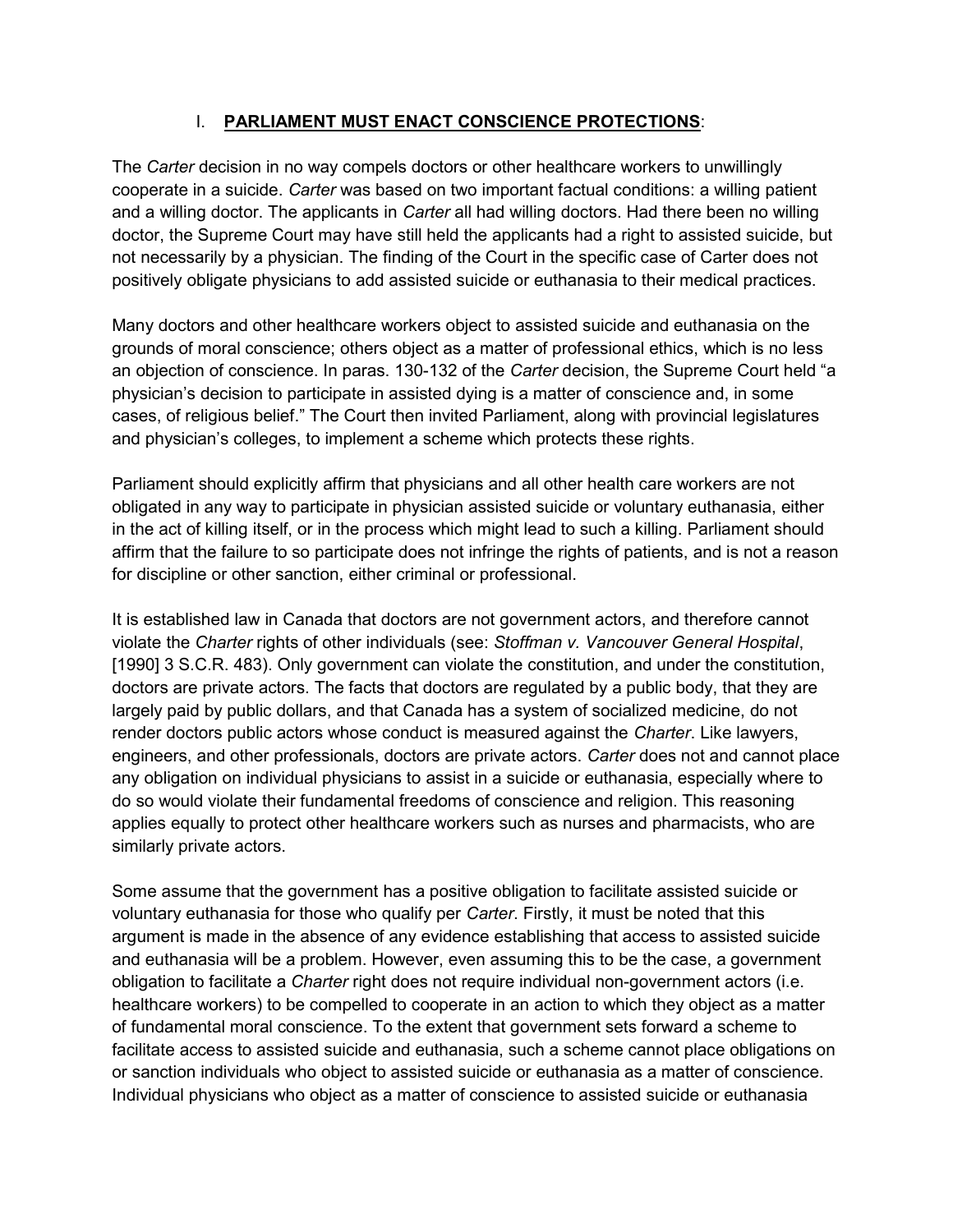cannot be compelled to refer patients to another physician who will provide these, if this referral would also violate their consciences.

Parliament should also recognize the rights of patients who may wish to seek care in institutions where physician assisted suicide and euthanasia are not offered. This is an important matter of patient choice, especially for those patients who are not comfortable with physician assisted death, and for whom its existence undermines their trust in their physicians and damages the therapeutic relationship. Some patients have concerns that they will be coerced into physician assisted death, and that there will conflicts of interest (including possibly financial conflicts) regarding their care. The existence of institutions which do not provide physician assisted death will greatly assist such patients in maintaining confidence in the medical system.

### Recommendation 1: It is proposed that Parliament provide explicitly that health care workers and/or institutions cannot be subject to obligation or sanction, including professional sanction, as a result of their failure to participate in physician assisted suicide or euthanasia.

There is clear precedent for similar legislation. In sections 3 and 3.1 of the Civil Marriage Act, 2005, Parliament enacted specific protections, and affirmed that the Charter protection of freedom of conscience and religion guarantees that individuals and groups are not required to perform same-sex marriages. These provisions also prevent such individuals and groups from being subject to any "obligation or sanction" as a result of their belief in respect of marriage as a union of a man and woman to the exclusion of all others.

Legislative authority over both marriage and assisted suicide / voluntary euthanasia are divided between Parliament and the Provincial and Territorial Legislatures. (See: Reference re Same-Sex Marriage, 2004 SCC 79 at para. 17 and Carter v. Canada (Attorney General), 2015 SCC 5 at para. 53). Thus, there is a clear parallel between the present issue of assisted suicide and same-sex marriage. Parliament enacted conscience protections when legislating same-sex marriage. It should do so when legislating assisted suicide.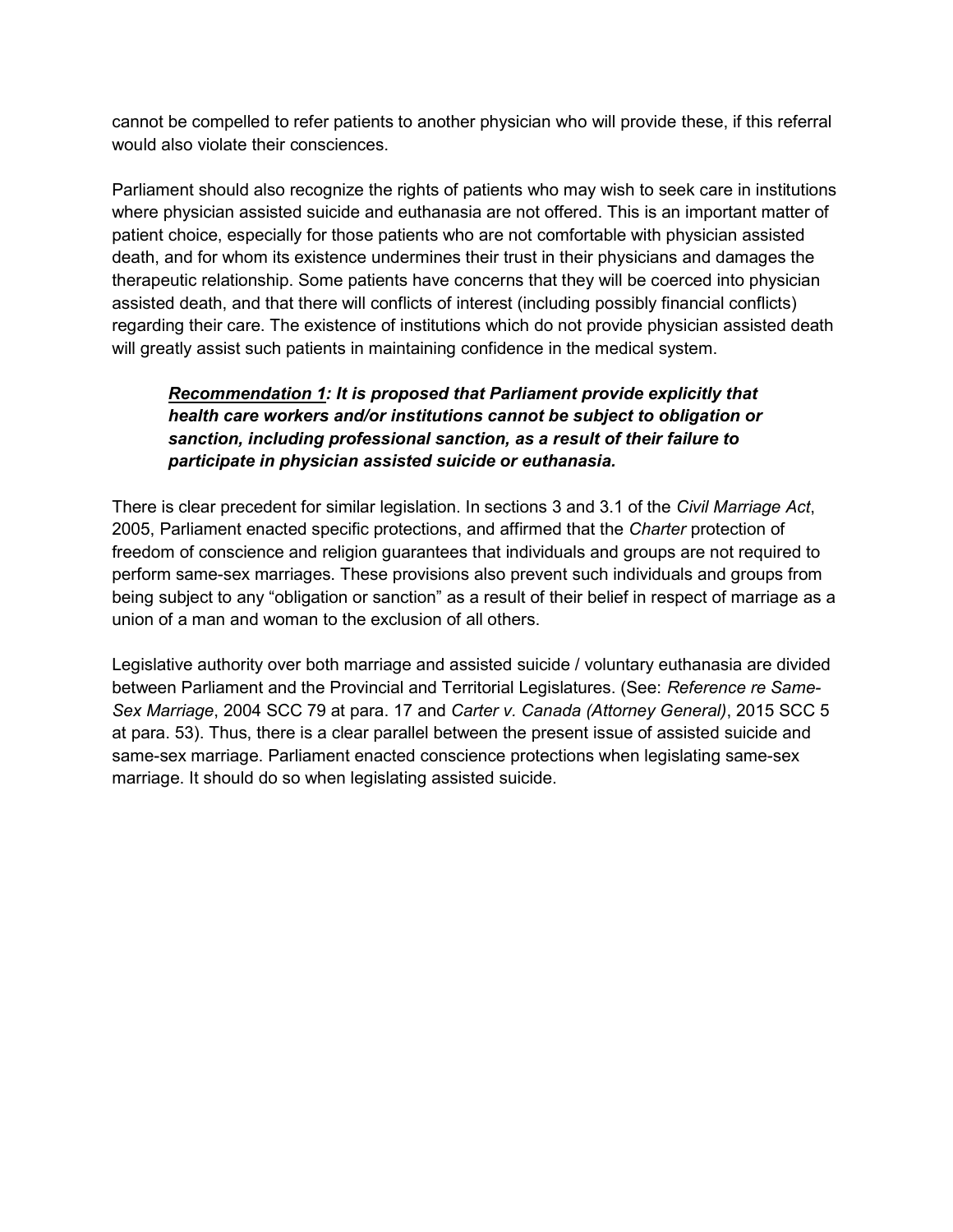## II. PARLIAMENT MUST ENACT SAFEGUARDS TO PROTECT THE VULNERABLE

In Carter, the Supreme Court of Canada held that assisted suicide is available in some circumstances to competent adults with grievous and irremediable conditions who clearly consent to the termination of life. They also held that any system for assisted suicide must be "properly designed and administered" with "safeguards … capable of protecting vulnerable people from abuse and error" (para. 105). The Supreme Court specifically left it to the purview of Parliament to legislate on the requirements for lawful assisted suicide. More specifically, the Court left it to Parliament to define what constitutes a "grievous and irremediable" medical condition and what amounts to "consent" to the termination of life.

Many have discussed how to define the requirement that a person seeking assisted suicide or voluntary euthanasia must have a "grievous and irremediable" medical condition. It must be noted in nearly all other jurisdictions where assisted suicide is permitted, there is a requirement that the patient be terminal (see p. 57 of the External Report). Parliament should so legislate in Canada. This requirement of terminal illness will have the added benefit of protecting those who may express a desire for assisted suicide due to mental health issues, or people who are otherwise marginalized.

# Recommendation 2: Parliament should define a "grievous and irremediable" medical condition as a clearly diagnosed terminal medical condition.

The requirement in Carter that the patient "clearly consent" to the termination of life, though frequently overlooked, is an important and essential pre-condition to the exercise of assisted suicide. The meaning of the term "clear consent" must be fleshed out by Parliament. Clear consent is not a foreign term to law; rather, judges, lawyers, doctors, and many other professional and legal actors regularly analyze and unpack the concept of clear consent in different contexts. In the context of assisted suicide or euthanasia, where the decision is final and irreversible, the requirement for clear consent must be narrowly defined and stringently applied.

In order for there to be "clear consent" to an irreversible decision, there must be a guarantee that the patient is not coerced into suicide by unrelieved physical or emotional suffering, family, social or financial pressure, mental health issues, and myriad other personal or external factors.

### Recommendation 3: Parliament should legislate the following requirements in order for there to be clear consent:

- a. The patient must have access to the highest standard of medical care for their condition. This will ensure that people do not resort to assisted suicide due to unavailable medical treatment.
- b. The patient must have access to the highest standard of palliative care for the pain being suffered. This will ensure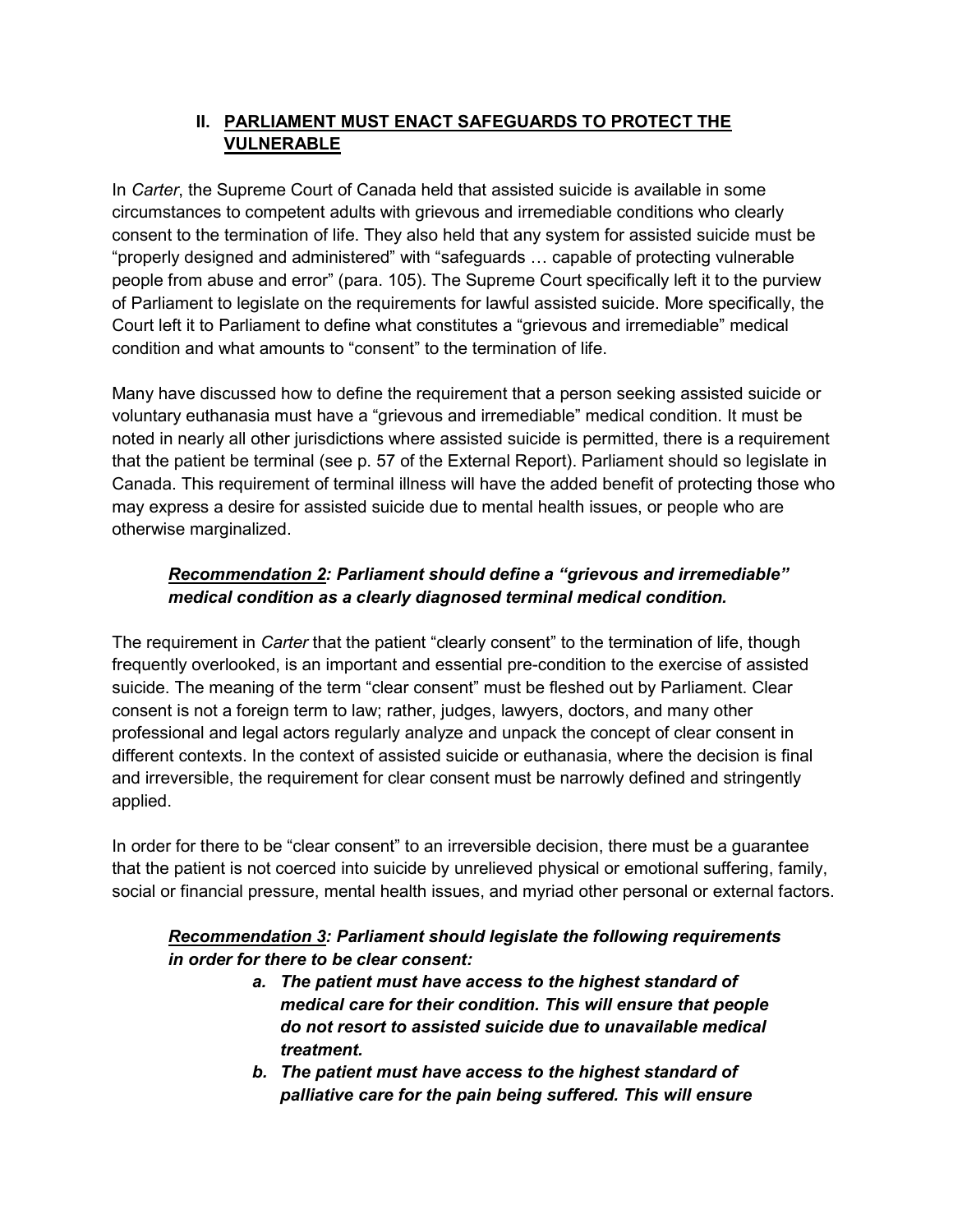that people do not resort to assisted suicide due to unavailable pain management.

- c. The patient must be free of undue influence or coercion. This may be best assessed by a multidisciplinary group including social workers, psychologists, community care workers, and other appropriate persons.
- d. The patient must have access to counselling and spiritual care services.

The specifics of creating and administering a regulatory scheme which meets these requirements is best left to the Provinces. For example, a province might implement a "remedy team" if a patient requests assisted suicide or euthanasia, which would ensure the patient has access to all appropriate therapies and interventions that may relieve his or her suffering prior to the patient committing himself / herself to a decision of suicide.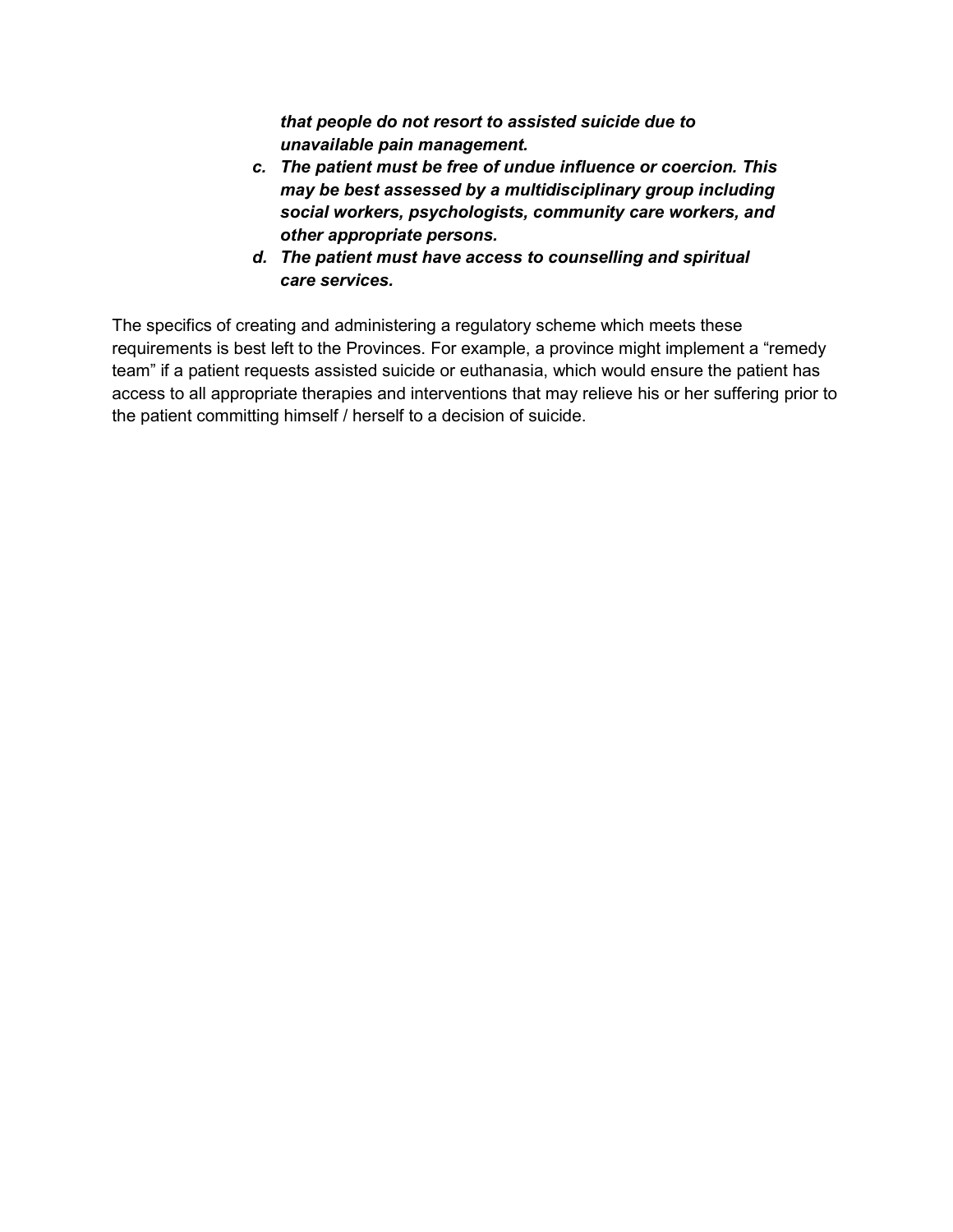### III. A CRITIQUE OF CERTAIN RECOMMENDATIONS BY THE PROVINCIAL TERRITORIAL EXPERT ADVISORY GROUP (PTG)

It is essential to recognize that Carter does not positively obligate Parliament to provide unrestricted and easy access to assisted suicide and euthanasia across Canada. This fundamental misconception about the impact of the decision has led the Provincial Territorial Advisory Group into error in at least two specific areas:

#### i. failure to propose safeguards to protect the vulnerable, and

### ii. failure to properly balance conscience rights against patient interests.

### i. the PTG's failure to propose safeguards to protect the vulnerable

First, the recommendations do not provide adequate safeguards, checks, and balances which are necessary to protect vulnerable patients, despite this being required by the Supreme Court in Carter. Rather, the PTG offloads all responsibility for suicide-related decisions onto physicians without any substantial guidance, resources, processes, or structures.

For example, there is no requirement that a patient make a repeated request, and that there be a waiting period to ensure there is some consistency and finality to the desire for death. The PTG does not recommend a requirement that the patient be a competent adult, as required by Carter. The recommendations do not make adequate provisions for patients who might "shop" for assisted suicide due to mental illness or some other reason. In fact, the PTG specifically recommends against requiring an appeal process to override the decision of a doctor to refuse assisted suicide, and specifically permits patients to continue to seek further opinions. Whereas clearly a team-based approach to assess competence and consent would be superior, the PTG does not require anything more for the irreversible decision for assisted suicide than is currently done for more common and far less serious medical procedures. There is not even a recommendation that a patient requesting assisted suicide have a clear and accepted diagnosis and prognosis. Diagnostic uncertainty may be a more prevalent problem in certain regions of Canada where access to specialized medical care is more difficult to obtain.

The PTG puts forward an idealistic and simplistic version of the average doctor-patient relationship (p. 29), assuming that the doctor has both a specialist's understanding of the patient's condition and prognosis, and an intimate personal understanding of the patient's personal interests and situation. Neither of these assumptions is likely to be accurate in the average physician-patient relationship. There is no requirement for a multidisciplinary assessment process, which would be far more appropriate. There is no requirement that potentially vulnerable patients be identified, who may require more in-depth assessment. In attempting to ensure universal, easy, and streamlined access, the PTG has neglected to recommend the safeguards, checks, and balances which are necessary and required by Carter to protect the vulnerable.